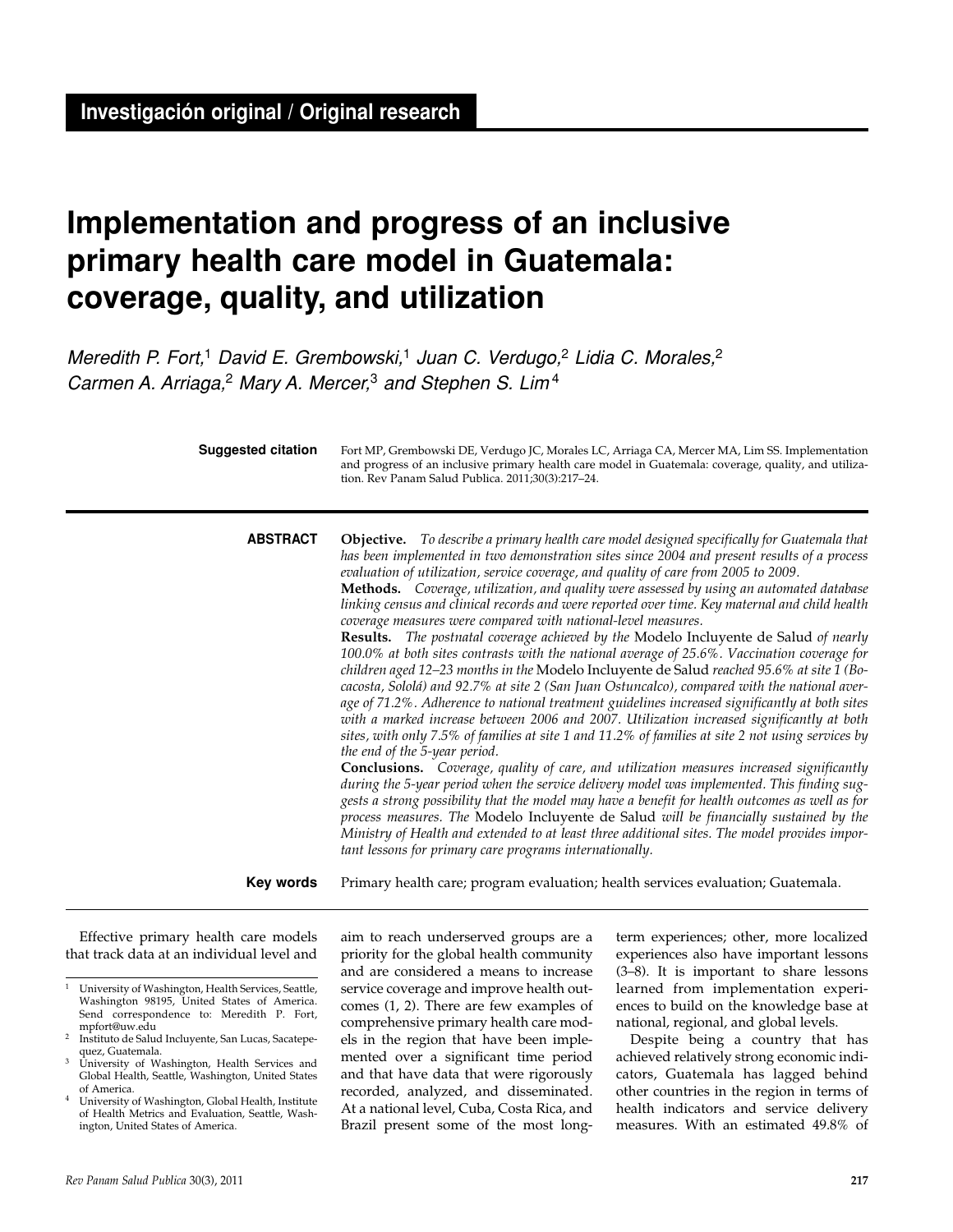children considered to be chronically malnourished, Guatemala has the highest rate in Central America (9). While the most recent National Maternal and Child Health Survey reports important reductions in infant mortality—from 39 to 30 per 1 000 live births between 2002 and 2008–2009—that rate remains one of the highest in the region. Historically, the Mayan population has experienced social exclusion and continues to have worse health indicators and service coverage measures than the ladino population; 65.9% of Mayan children are chronically malnourished compared with 36.2% of ladino children. Similarly, 70.1% of ladino women's births are attended by medical personnel compared with only 29.5% of Mayan women's births (9).

Since the Peace Accords in 1996, when an estimated 46.0% of the population mostly rural—were found to be without formal health care services (10), the Guatemalan government has focused on expanding care to populations with low levels of coverage, especially in rural areas. Despite these efforts, the health system remains fragmented, with a human resources gap (11).

Starting in 2004, local-level community partner organizations and three Ministry of Health districts began implementing a primary health care model that aims to increase service coverage in an inclusive way*.* The *Modelo Incluyente de Salud* has been implemented at two rural sites serving about 20 000 people. It presents a learning experience for the Guatemalan population and for the broader, public health community.

# **DESCRIPTION OF** *MODELO INCLUYENTE DE SALUD*

For decades, the standard of primary care in rural Guatemala has been a network of Ministry of Health posts and health centers that offer basic primary care services. Health posts are located in remote areas and are generally staffed by one or two auxiliary nurses who serve populations of 1 500 to 3 000 people. They refer patients who need higherlevel care to well-equipped Ministry of Health centers and hospitals. In 1997, the Ministry of Health initiated *Extensión de Cobertura*, an ambulatory model of service delivery at the primary care level to extend services to underserved areas. These two service delivery models are ongoing in the country.

The *Modelo Incluyente de Salud* has been implemented since 2004 at two sites in rural Guatemala: the municipalities of Santa Catarina Ixtahuacán and Nahualá of Bocacosta, Sololá, and San Juan Ostuncalco, Quetzaltenango. Ministry of Health area staff selected the sites because their populations were not receiving services through the *Extensión de Cobertura* service delivery model and were considered underserved. Both sites are characterized by communities that are rural, are of Mayan ethnicity, are economically dedicated to subsistence and cash crop agriculture, and have high levels of poverty (90.0% in Ixtahuacán and 72.5% in San Juan Ostuncalco). The primary causes of death for children 5 years of age or younger are pneumonia and other treatable acute illnesses (13, 14). In Bocacosta, Sololá, the model was implemented in coordination with an organization with more than 40 years of community health experience. In San Juan Ostuncalco, the organization responsible for implementing the model had not worked with the communities in the catchment area before 2005.

The *Modelo Incluyente de Salud* differs from the government's standard of care in a number of key ways. The model's approach to service delivery is in line with the position paper of the Pan American Health Organization entitled *Renewing primary health care in the Americas* (2); services are offered through three integrated individual, family, and community programs.

The primary care providers in the *Modelo Incluyente de Salud* are called *agentes de salud comunitaria* and have training similar to community auxiliary nurses. They are recognized officially by the Ministry of Health as having training equal to those trained in the national school of nursing. For the remainder of this article they are referred to as community auxiliary nurses. They underwent 6 months of intensive, full-time training in preventive and curative clini-

Original research Fort et al. • Inclusive primary health care model in Guatemala

cal care, community and family outreach, and sociocultural explanations of health and disease. They work in teams of two to four and are based at a community health clinic; San Juan Ostuncalco, Quetzaltenango, has four clinics that serve nearly 9 000 people and Bocacosta, Sololá, has six clinics for a population of more than 10 000 people. Each site has a supervision and referral team that includes a team coordinator trained in public health, a physician, a professional nurse, and one community and one family program facilitator. The physician and nurse supervise clinical care and see complicated cases, the community program facilitator supports community organizing and outreach, and the family program facilitator oversees family visits and sees referred psychosocial cases. Each site has 14 community auxiliary nurses who are from the communities where they work or communities nearby and are bilingual in Spanish and the local Mayan language.

The *Modelo Incluyente de Salud* explicitly makes an effort to provide care to the entire population in its catchment area. In addition to having community clinics open for service utilization on demand, the *Modelo Incluyente de Salud* uses a proactive approach to health care. Proactive, continuous, anticipatory health care for an entire population rather than reactive, patient-initiated care improves health outcomes at the population level (15, 16). In the Americas, proactive home visits are important strategies used in the health care systems in Brazil (17), Costa Rica (18), and Cuba (19). The proactive components of the *Modelo Incluyente de Salud* are: the family program (which consists of routine visits to all households to screen for risks), postnatal and newborn home visits, prenatal screening for women who do not seek clinical care, home visits to follow up on high-risk acute illnesses, and active searching for individuals with incomplete vaccination schedules and who have not received iron and folic acid supplements, vitamin A, and antiparasitic drugs.

An additional feature of the *Modelo Incluyente de Salud* that makes this analysis possible is the investment in routine data collection through an automated database. Individuals and family members are assigned codes, which allow for tracking preventive and curative services. During clinical encounters and family visits, community auxiliary nurses fill out charts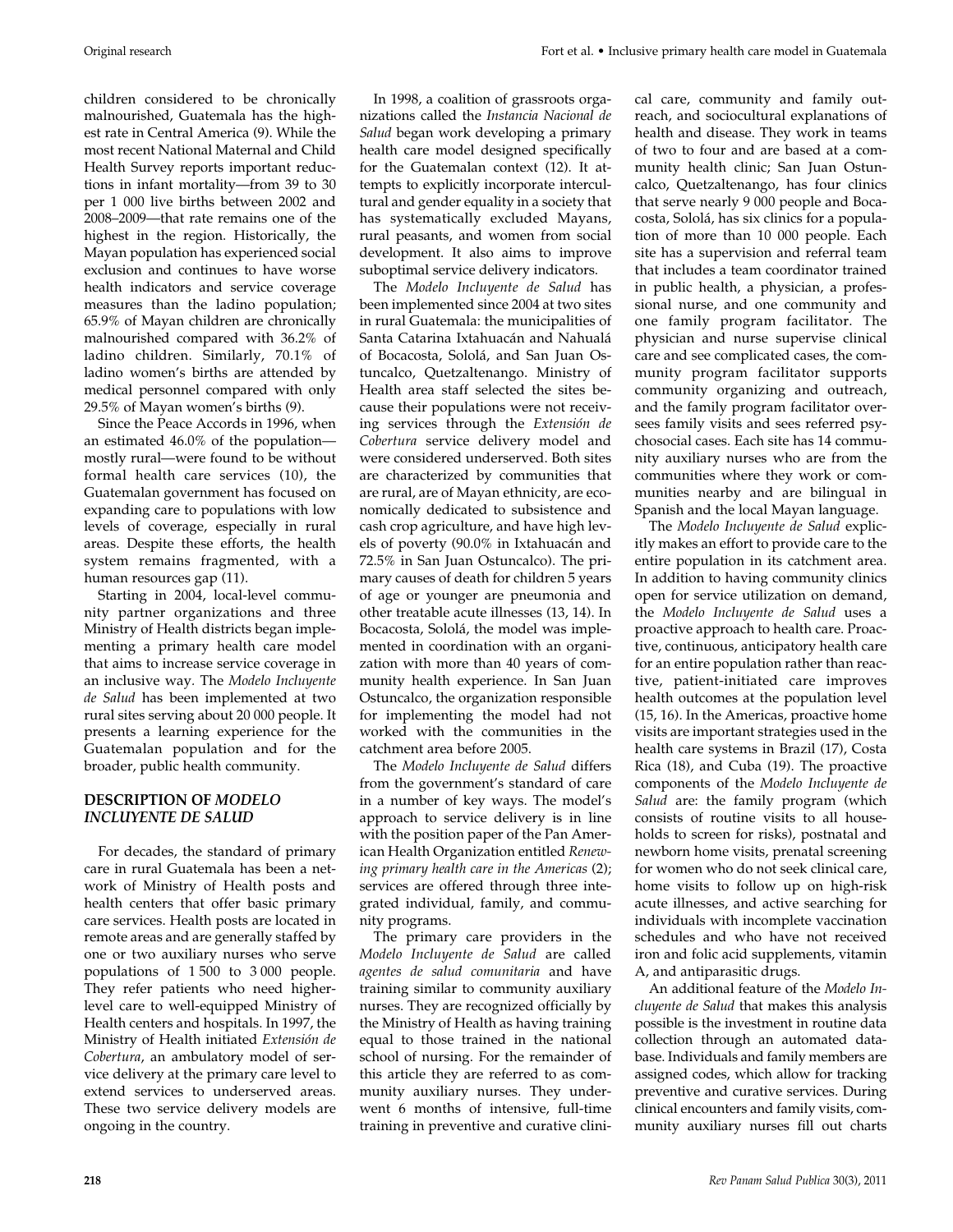that are then entered daily into each of the two sites' databases and filed locally at the clinic for reference.

The conceptual model for evaluation of the *Modelo Incluyente de Salud* is presented in Figure 1 and is based largely on Ronald Andersen's behavioral model, which divides determinants of service utilization into predisposing, enabling, and need factors. The model has been adapted over the past 40 years and continues to be one of the most influential models in health services research (20).

As shown in Figure 1, the *Modelo Incluyente de Salud* is expected to have improved quality of care, utilization, and coverage results through its staffing structure, its proactive assessment of risks and referral, and its attempt to reach the entire population in the designated catchment area. The process evaluation presented here assesses the extent to which these service delivery measures improve over time and compares them with those achieved nationally. In a future analysis, the influence of individual and family-level social and cultural characteristics (presented on the left side of the conceptual model) on service delivery will be assessed. Similarly, the box that shows health outcomes will be assessed in a future impact evaluation.

The aim of this article is to describe the *Modelo Incluyente de Salud* and present results of a process evaluation of utilization, service coverage, and quality of care from 2005 to 2009. The objectives of this process evaluation are to measure the change in service coverage, quality of care, and utilization during the implementation period. In addition, when

possible, process evaluation results are compared with national-level results. The final objective is to discuss the potential for this model's expansion.

## **MATERIALS AND METHODS**

#### **Population and study design**

A repeated cross-sectional design was used to assess the changes in utilization, quality, and coverage from the first complete year of implementation (2005) to 2009. The population consisted of all families and individuals at the two sites where the *Modelo Incluyente de Salud* was implemented.

## **Data sources and measures**

The data source for the analysis was the *Modelo Incluyente de Salud* database. The database had census information for all individuals living in the catchment area linked to clinical files, familyscreening visit data, and preventive services including vaccinations and supplementation as defined by Ministry of Health guidelines. Health workers collected census data in 2004 before initiating clinical service delivery. Approximately 10.0% of families declined to share census data with the project at the outset but then agreed once service delivery began. The census data were updated with birth and death records each month and with an annual update of the number of members in each household. The health care service delivery database, designed after the census was completed, links directly to population-level





*Rev Panam Salud Publica* 30(3), 2011 **219**

data through individual and family codes. Service coverage was defined as use of a preventive service for specific subpopulations. The following coverage measures were used: complete vaccination schedules for children aged 1 year, three doses of tetanus for women aged 15–49 years, pregnant women with at least one prenatal check-up, pregnant women with at least three prenatal check-ups, postpartum women with at least one check-up, and newborns with at least one check-up. Health care attendance at birth was not included as it is not a provided service.

Quality was defined as the community auxiliary nurses' adherence to national clinical guidelines in their treatment of children with pneumonia and bacterial tonsillitis. According to national treatment guidelines, the medication indicated for these diseases is amoxicillin. Use of any antibiotic is also assessed. Quality was captured in two indicators of clinical encounters for postpartum women and newborns: how quickly after delivery a postnatal visit was made and whether weight was checked for newborns. Professional turnover was assessed for community auxiliary nurses and the support and supervision team.

Utilization was defined as the number of clinic visits provided by the *Modelo Incluyente de Salud* to individuals living in the catchment area. Clinical encounters are those made on demand to receive a preventive or curative service at the community clinic. The summary measure for family utilization is the total number of clinic visits made per year by all family members divided by the number of family members.

Costs of the service delivery model at the two sites were computed in US dollars from 2007 data using program records and the standard cost method and are presented to contextualize the results of coverage, utilization, and quality of care. The exchange rate for US dollars to quetzales for 2007 was 7.67 quetzales to \$1 (21).

#### **Data analysis**

A test of significance between characteristics of the two site populations was conducted using  $\chi^2$  analysis for categorical variables, *t*-test for continuous variables, and a proportion test for differences in percentages. Annual percentages and summary measures of family utiliza-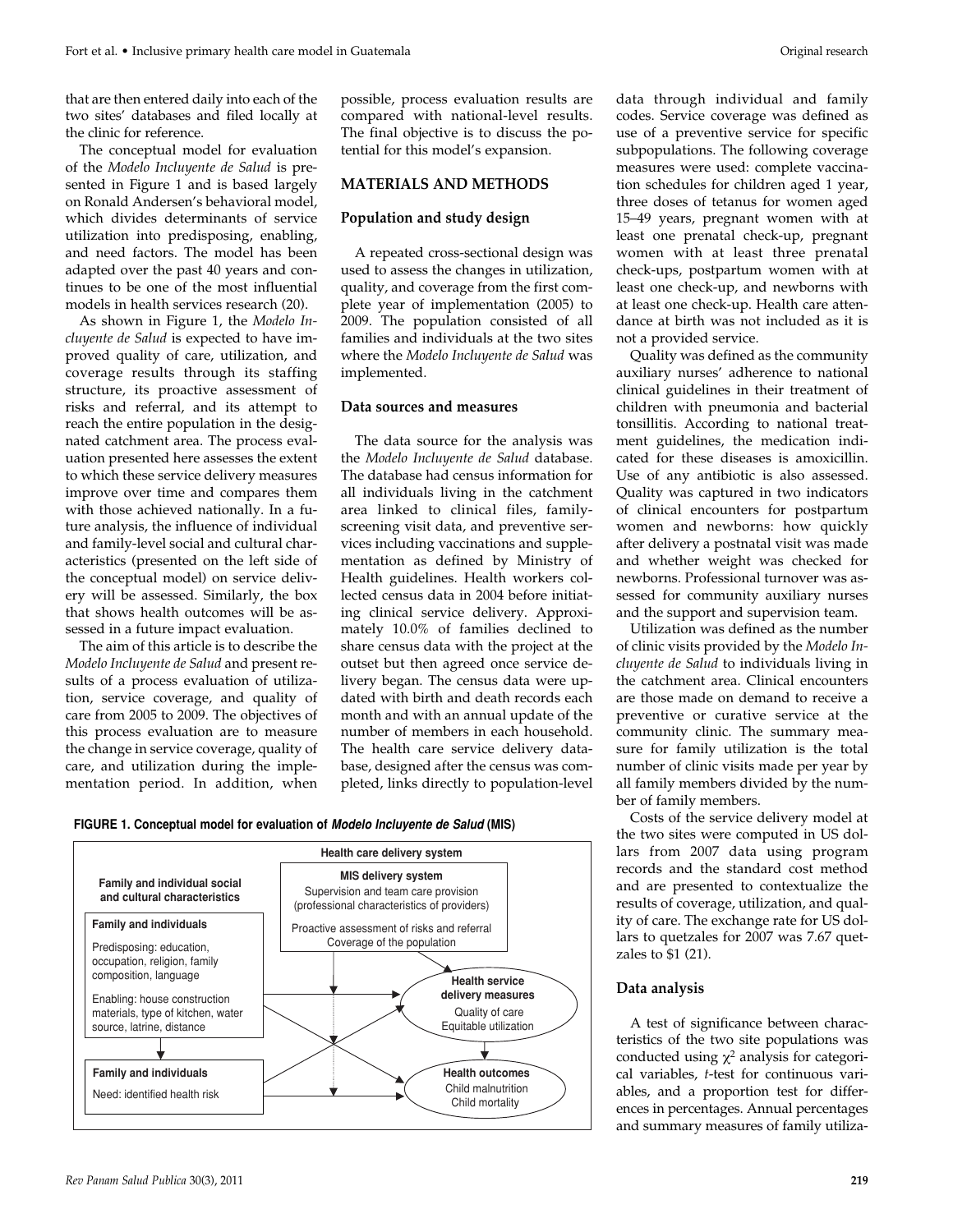tion of services, vaccination and maternal and child health service coverage, and quality of care were calculated. A  $\chi^2$  test for trend was performed to determine the significance of percentage increases in utilization, vaccination coverage, and quality-of-care measures over the 5-year period of the model's implementation. The significance level for all tests was set at  $P = 0.05$ .

#### **RESULTS**

Table 1 presents the baseline sociodemographic characteristics for the two communities where the *Modelo Incluyente de Salud* is being implemented. The size of families and the average age of the head of household are significantly different for the two sites at the  $P < 0.05$ level, but the differences between the two communities for these characteristics are not substantial.

Both communities are characterized as having lower than average levels of social development compared with the national level. Agriculture is the primary labor activity for 76.4% of heads of households in Bocacosta and for 81.0% of families in San Juan Ostuncalco, compared with 33.2% nationally; 83.1% of families in Bocacosta and 63.2% in San Juan Ostuncalco have dirt floors compared with 30.9% of families nationally (22).

Neither site is consistently higher or lower than the other for the characteristics of interest. In both communities, more than half of heads of household have no primary school education. The populations at both sites are considered to be Mayan but are notably different

**TABLE 1. Selected sociodemographic characteristics at baseline for Bocacosta, Sololá, and San Juan Ostuncalco, 2006**

| Characteristic                                 | Bocacosta.<br>Sololá<br>(site 1) | San Juan<br>Ostuncalco<br>(site 2) | Difference<br>$(P-value)$ |
|------------------------------------------------|----------------------------------|------------------------------------|---------------------------|
| Total number of families                       | 1 723                            | 1 279                              |                           |
| Mean number of family members (SD)             | 6.2(2.9)                         | 7.2(3.3)                           | P < 0.001                 |
| Head-of-household characteristic               |                                  |                                    |                           |
| Average age of head of household (SD)          | 42.2 (14.6)                      | 41.6 (14.5)                        | $P = 0.03$                |
| Highest level of education achieved            |                                  |                                    | $\gamma^2 P < 0.001$      |
| Number with no primary education (%)           | 899 (53.0)                       | 772 (63.0)                         |                           |
| Primary labor activity                         |                                  |                                    | $\gamma^2 P < 0.001$      |
| Number practicing subsistence and              |                                  |                                    |                           |
| commercial agriculture (%)                     | 1 211 (76.4)                     | 867 (81.0)                         |                           |
| Language spoken                                |                                  |                                    | $\chi^2$ P < 0.001        |
| Number speaking only Mayan language (%)        | 921 (54.5)                       | 157 (12.8)                         |                           |
| Number speaking Mayan language and Spanish (%) | 768 (45.5)                       | 1 069 (87.2)                       |                           |
| Number of households with dirt floor (%)       | 1 143 (83.1)                     | 712 (63.2)                         | $\gamma^2 P < 0.001$      |

**Note:** SD: standard deviation. Percentages are calculated for all households with data; because of missing data for some variables, percentages may not be based on the total number of households.

with respect to their ability to speak Spanish. In Bocacosta, Sololá, most heads of household are monolingual in the Mayan language K'iche, whereas in San Juan Ostuncalco, 87.2% speak both Spanish and the Mayan language Mam.

The most substantial change demonstrated by the *Modelo Incluyente de Salud* is the increased coverage for key priority maternal and child health services, which are presented in Table 2. Complete vaccination coverage for children 12–23 months (one bacillus Calmette– Guérin, one measles/mumps/rubella, and three diphtheria/pertussis/tetanus + influenza type b + hepatitis B, and three polio doses) increased at site 1 (Bocacosta, Sololá) from 48.1% in 2005 to 96.1% in 2009 and at site 2 (San Juan Ostuncalco) from 44.8% to 92.7% for the same years. The percentage of women aged 15–49 with three tetanus vaccines increased at site 1 from 13.7% in 2005 to 62.0% in 2009 and at site 2 from 7.9% to 54.7%. The test for trend of vaccination coverage was significant  $(P < 0.0001)$  at both sites.

As reported in Table 3, coverage of prenatal, postnatal, and newborn visits increased substantially between 2006 and 2009 at both sites. By 2009, more than 90.0% of pregnant women at both sites received at least one prenatal care visit and 71.9% at site 1 and 62.5% at site 2 received the recommended three prenatal care visits during pregnancy.

The *Modelo Incluyente de Salud* prioritizes follow-up with mothers and children after delivery. Postpartum visits were close to 100.0% at both sites by 2009, and newborn screenings reached

| TABLE 2. Vaccination coverage rates for children 1 year of age and women 15–49 years of age at Bocacosta, Sololá, and |  |  |  |  |
|-----------------------------------------------------------------------------------------------------------------------|--|--|--|--|
| San Juan Ostuncalco, 2005–2009                                                                                        |  |  |  |  |

|                                  | 2005       | 2006       | 2007         | 2008       | 2009         |
|----------------------------------|------------|------------|--------------|------------|--------------|
| Bocacosta, Sololá (site 1)       |            |            |              |            |              |
| Number of children 1 year of age | 285        | 331        | 295          | 306        | 283          |
| Number of children 1 year of age |            |            |              |            |              |
| with complete schedules (%)      | 137 (48.1) | 212(64.1)  | 225 (76.3)   | 279 (91.2) | 272 (96.1)   |
| Number of women aged 15-49 years | 1945       | 2 3 8 1    | 2 5 2 7      | 2 5 9 2    | 2 7 3 4      |
| Number of women aged 15-49 years |            |            |              |            |              |
| with three tetanus shots (%)     | 267 (13.7) | 759 (31.9) | 1 151 (45.6) | 456 (56.2) | 1 694 (62.0) |
| San Juan Ostuncalco (site 2)     |            |            |              |            |              |
| Number of children 1 year of age | 259        | 223        | 235          | 225        | 248          |
| Number of children 1 year of age |            |            |              |            |              |
| with complete schedules (%)      | 116 (44.8) | 169 (75.8) | 176 (74.9)   | 207 (92.0) | 230 (92.7)   |
| Number of women aged 15-49 years | 1 7 9 3    | 962        | 2062         | 2 1 2 1    | 2 2 5 7      |
| Number of women aged 15-49 years |            |            |              |            |              |
| with three tetanus shots (%)     | 142 (7.9)  | 324 (16.5) | 548 (26.6)   | 777 (41.4) | 1 235 (54.7) |

Note: The test for trend for vaccination coverage rates for women aged 15–49 years and children 1 year of age resulted in P < 0.0001 for both sites.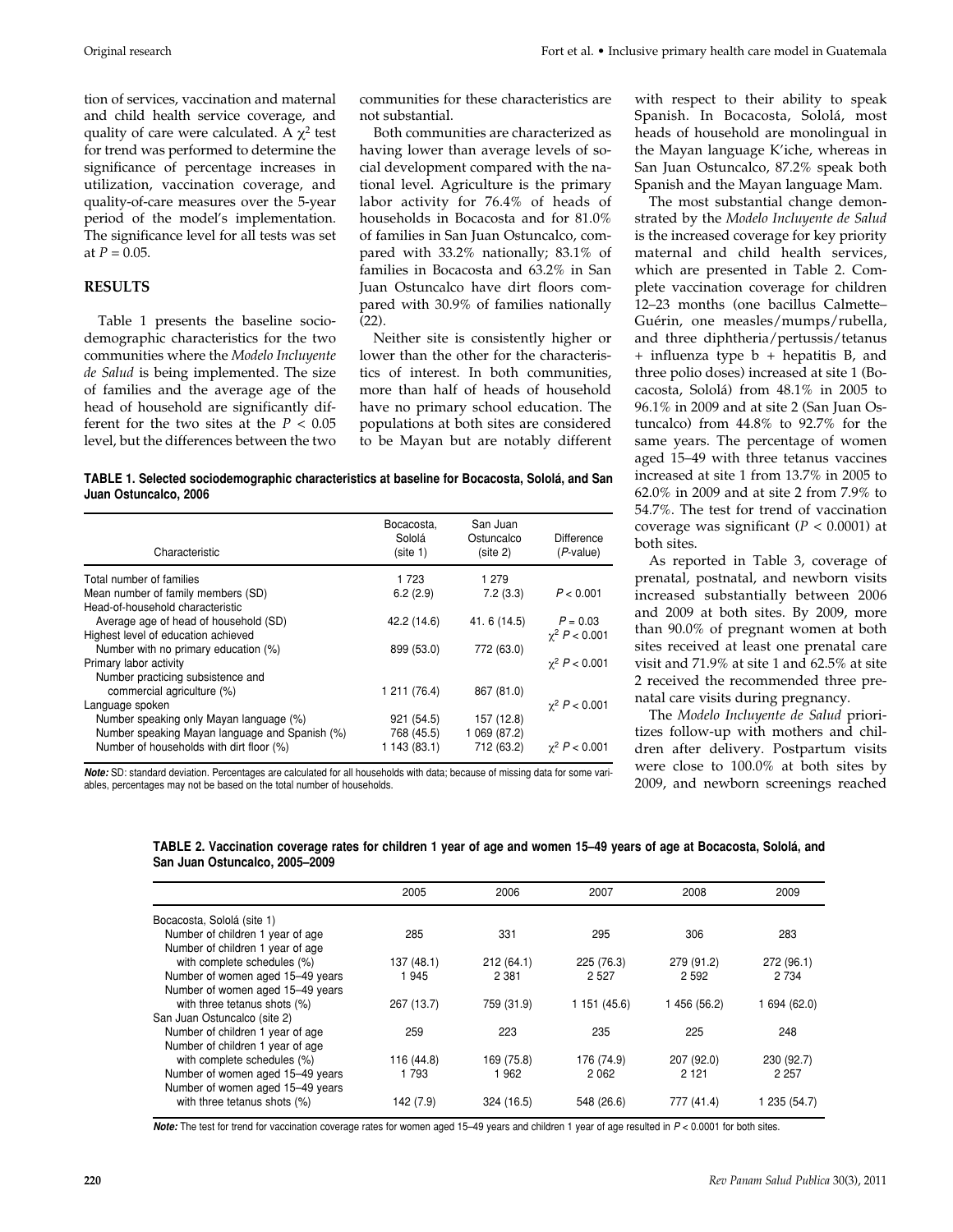**TABLE 3. Coverage of prenatal, postnatal, and newborn check-ups for Bocacosta, Sololá, and San Juan Ostuncalco, 2006 and 2009**

|                                            |            | Site 1: Bocacosta, Sololá |            | Site 2: San Juan Ostuncalco |
|--------------------------------------------|------------|---------------------------|------------|-----------------------------|
|                                            | 2006       | 2009                      | 2006       | 2009                        |
| Live births                                | 305        | 250                       | 232        | 255                         |
| <b>Stillbirths</b>                         | 8          | 6                         | 5          | 6                           |
| Total births                               | 313        | 256                       | 237        | 261                         |
| Number of pregnant women with at least     |            |                           |            |                             |
| one prenatal care visit (%)                | 202 (64.5) | 252 (98.4)                | 96 (40.5)  | 245 (93.9)                  |
| Number of pregnant women with at least     |            |                           |            |                             |
| three prenatal care visits (%)             | 85 (27.2)  | 184 (71.9)                | 38 (16.0)  | 163 (62.5)                  |
| Number of women with at least one          |            |                           |            |                             |
| postpartum visit (%)                       | 278 (88.8) | 269 (105.1) <sup>a</sup>  | 128 (54.0) | 256 (98.1)                  |
| Mean number of days for postpartum visit   |            |                           |            |                             |
| after delivery (SD)                        | 5.0(6.6)   | 3.3(4.0)                  | 13.3(8.6)  | 4.1(4.3)                    |
| Number of women with immediate postpartum  |            |                           |            |                             |
| visit (first 24 hours) (%)                 | 28.8       | 31.9                      | 4.7        | 32.0                        |
| Number of women with mediate postpartum    |            |                           |            |                             |
| visit (25 hours to 7 days) $(\%)$          | 52.9       | 61.0                      | 24.2       | 53.9                        |
| Number of women with late postpartum visit |            |                           |            |                             |
| $(8-42 \text{ days})$ $(%)$                | 18.3       | 7.1                       | 71.1       | 14.1                        |
| Total newborn visits                       | 205        | 239                       | 115        | 236                         |
| Number of newborn visits with weight       |            |                           |            |                             |
| check (%)                                  | 121 (59.0) | 209 (87.5)                | 101 (87.8) | 233 (98.7)                  |

95.6% at site 1 and 92.5% at site 2. On average, site 1 postpartum visits were made 5 days after delivery in 2006 and 3 days after delivery in 2009. Site 2 postpartum visits were made on average 13 days after delivery in 2006, and by 2009 they were made 4 days after delivery. At both sites, by 2009 almost one-third of postnatal visits were made within the first 24 hours after delivery. By 2009, 87.5% of newborn visits at site 1 and 98.7% at site 2 included a weight check.

Tables 4–6 present data on community auxiliary nurses' adherence to national treatment guidelines for childhood pneumonia and bacterial tonsillitis at the two sites from 2005 to 2009. In 2005, at both sites amoxicillin was prescribed for fewer than half the children with pneumonia, and other antibiotics were prescribed most of the time. Between 2006 and 2007, both sites showed an important increase in following national treatment guidelines for children diagnosed with pneumonia in the 1- to 4-year and

**Note:** SD: standard deviation.<br><sup>a</sup> Postnatal control coverage was greater than 100% in 2009 because it captured women whose pregnancies did not come to full term but who received a follow-up visit classified as postnatal.

| TABLE 4. Prescription for clinical encounters with children aged 1–4 years diagnosed with pneumonia, Bocacosta, Sololá, and San Juan |  |  |  |  |  |  |  |  |
|--------------------------------------------------------------------------------------------------------------------------------------|--|--|--|--|--|--|--|--|
| Ostuncalco, 2005-2009                                                                                                                |  |  |  |  |  |  |  |  |

|                              | 2005 |      | 2006 |      | 2007 |      | 2008 |      | 2009         |      | All years |      |
|------------------------------|------|------|------|------|------|------|------|------|--------------|------|-----------|------|
| Prescription                 | No.  | $\%$ | No.  | $\%$ | No.  | $\%$ | No.  | %    | No.          | $\%$ | No.       | $\%$ |
| Bocacosta, Sololá (site 1)   |      |      |      |      |      |      |      |      |              |      |           |      |
| Amoxicillin prescribed       | 116  | 28.0 | 128  | 26.5 | 246  | 86.0 | 203  | 94.4 | 318          | 92.7 | 1 011     | 58.1 |
| Other antibiotic prescribed  | 295  | 71.3 | 352  | 72.9 | 40   | 14.0 | 12   | 5.6  | 23           | 6.7  | 722       | 41.5 |
| No antibiotic prescribed     | 3    | 0.7  | 3    | 0.6  | 0    | 0.0  | 0    | 0.0  | 2            | 0.6  | 8         | 0.5  |
| Total                        | 414  |      | 483  |      | 286  |      | 215  |      | 343          |      | 1741      |      |
| San Juan Ostuncalco (site 2) |      |      |      |      |      |      |      |      |              |      |           |      |
| Amoxicillin prescribed       | 97   | 42.4 | 97   | 51.9 | 142  | 86.1 | 123  | 93.9 | 88           | 97.8 | 547       | 68.2 |
| Other antibiotic prescribed  | 125  | 54.6 | 85   | 45.5 | 22   | 13.3 |      | 5.3  | 2            | 2.2  | 241       | 30.1 |
| No antibiotic prescribed     |      | 3.1  | 5    | 2.7  |      | 0.6  |      | 0.8  | $\mathbf{0}$ | 0.0  | 14        | 1.8  |
| Total                        | 229  |      | 187  |      | 165  |      | 131  |      | 90           |      | 802       |      |

Note: The test for trend for quality-of-care measures for antibiotic prescription for children with pneumonia resulted in  $P < 0.0001$  at both sites.

|                       | TABLE 5. Prescription for cinical encounters with children aged 2-12 months diagnosed with pneumonia, Bocacosta, Sololá, and San Juan |  |  |  |  |  |  |  |
|-----------------------|---------------------------------------------------------------------------------------------------------------------------------------|--|--|--|--|--|--|--|
| Ostuncalco, 2005-2009 |                                                                                                                                       |  |  |  |  |  |  |  |

|                              | 2005     |      |                | 2006 |     | 2007 |     | 2008 |                | 2009 |          | All years |  |
|------------------------------|----------|------|----------------|------|-----|------|-----|------|----------------|------|----------|-----------|--|
| Prescription                 | No.      | %    | No.            | $\%$ | No. | $\%$ | No. | $\%$ | No.            | $\%$ | No.      | $\%$      |  |
| Bocacosta, Sololá (site 1)   |          |      |                |      |     |      |     |      |                |      |          |           |  |
| Amoxicillin prescribed       | 122      | 49.4 | 102            | 45.5 | 152 | 85.4 | 115 | 95.0 | 173            | 94.0 | 664      | 69.6      |  |
| Other antibiotic             | 125      | 50.6 | 122            | 54.5 | 26  | 14.6 | 6   | 5.0  |                | 6.0  | 290      | 31.4      |  |
| No antibiotic prescribed     | $\Omega$ | 0.0  | $\Omega$       | 0.0  |     | 0.0  | 0   | 0.0  |                | 0.0  | $\Omega$ | 0.0       |  |
| Total                        | 247      |      | 224            |      | 178 |      | 121 |      | 184            |      | 954      |           |  |
| San Juan Ostuncalco (site 2) |          |      |                |      |     |      |     |      |                |      |          |           |  |
| Amoxicillin prescribed       | 117      | 61.9 | 118            | 67.8 | 116 | 91.3 | 125 | 92.6 | 103            | 96.3 | 579      | 79.1      |  |
| Other antibiotic prescribed  | 68       | 36.0 | 54             | 31.0 | 10  | 7.9  | 9   | 6.7  | $\overline{2}$ | 1.9  | 143      | 19.5      |  |
| No antibiotic prescribed     | 4        | 2.1  | $\overline{2}$ | 1.2  |     | 0.8  |     | 0.7  | 2              | 1.9  | 10       | 1.4       |  |
| Total                        | 189      |      | 174            |      | 127 |      | 135 |      | 107            |      | 732      |           |  |

Note: The test for trend for quality-of-care measures for antibiotic prescription for children with pneumonia resulted in P < 0.0001 at both sites.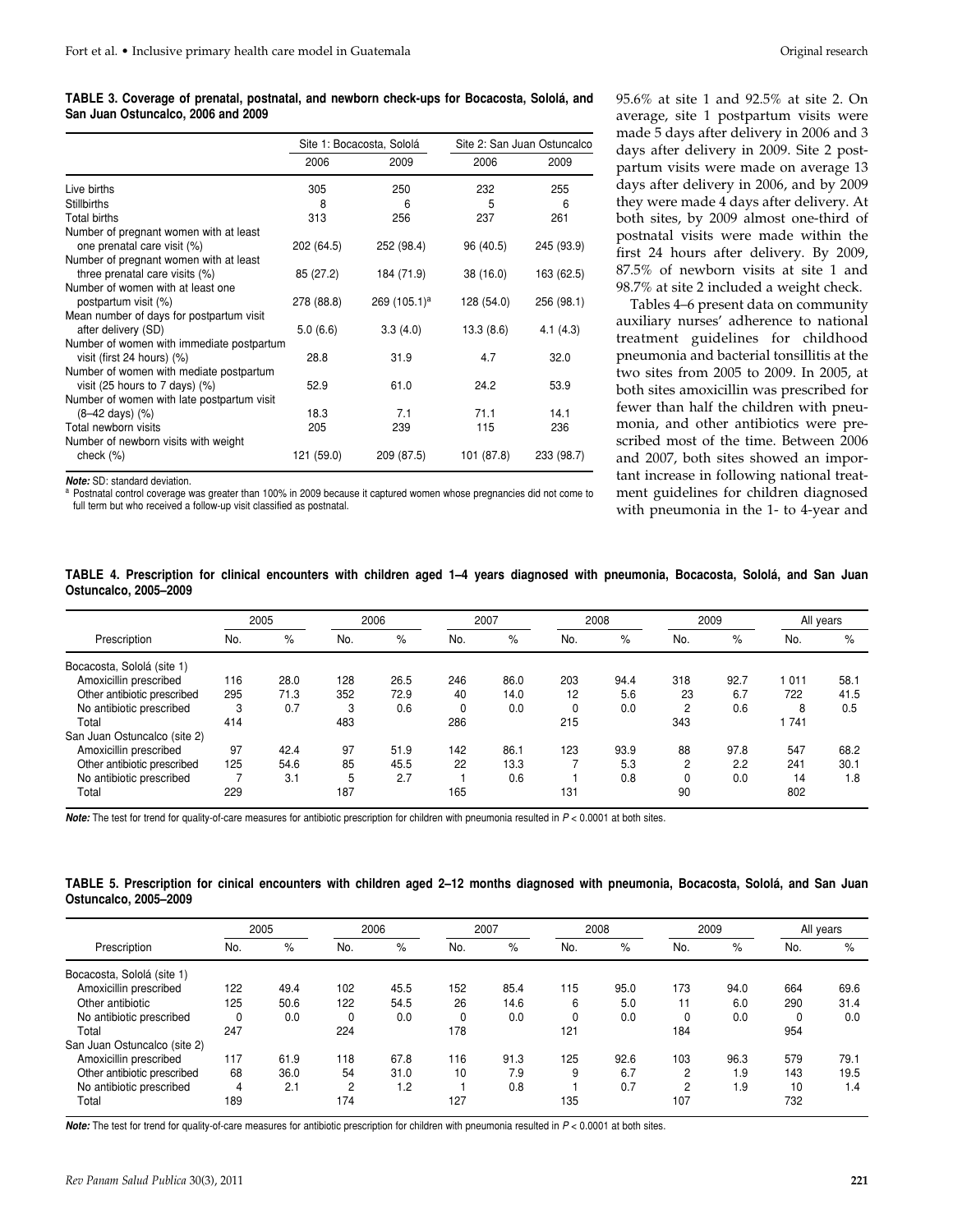|                              | 2005 |      | 2006 |      | 2007 |      | 2008 |      | 2009 |      | All years |      |
|------------------------------|------|------|------|------|------|------|------|------|------|------|-----------|------|
| Prescription                 | No.  | %    | No.  | %    | No.  | $\%$ | No.  | %    | No.  | %    | No.       | %    |
| Bocacosta, Sololá (site 1)   |      |      |      |      |      |      |      |      |      |      |           |      |
| Amoxicillin prescribed       | 22   | 55.0 | 45   | 84.9 | 73   | 93.6 | 124  | 96.9 | 259  | 96.6 | 523       | 92.2 |
| Other antibiotic prescribed  | 18   | 45.0 |      | 13.2 | 5    | 6.4  | 4    | 3.1  | 6    | 2.2  | 40        | 7.1  |
| No antibiotic prescribed     | 0    | 0.0  |      | 1.9  | O    | 0.0  | 0    | 0.0  | 3    | 1.1  | 4         | 0.7  |
| Total                        | 40   |      | 53   |      | 78   |      | 128  |      | 268  |      | 567       |      |
| San Juan Ostuncalco (site 2) |      |      |      |      |      |      |      |      |      |      |           |      |
| Amoxicillin prescribed       | 27   | 84.4 | 75   | 87.2 | 123  | 93.9 | 188  | 95.9 | 274  | 97.2 | 687       | 94.5 |
| Other antibiotic prescribed  | 5    | 15.6 | 10   | 11.6 | 6    | 4.6  | 8    | 4.1  | 4    | 1.4  | 33        | 4.5  |
| No antibiotic prescribed     | 0    | 0.0  |      | 1.2  | 2    | .5   | 0    | 0.0  | 4    | 1.4  |           | 1.0  |
| Total                        | 32   |      | 86   |      | 131  |      | 196  |      | 282  |      | 727       |      |

**TABLE 6. Prescription for clinical encounters with children aged 1–4 years diagnosed with tonsillitis, Bocacosta, Sololá, and San Juan Ostuncalco, 2005–2009**

Note: The test for trend for quality-of-care measures for antibiotic prescription for children with bacterial tonsillitis resulted in P < 0.0001 at both sites.

2- to 12-month age groups. This increase occurred at the same time that prescriptions for other antibiotics declined. The number of encounters in which no antibiotic was prescribed remained low for all years.

For tonsillitis in children aged 1–4 years, the percentage of encounters in which amoxicillin was prescribed was higher in the initial years of implementation (2005) than for pneumonia—55.0% at site 1 and 84.4% at site 2. By 2006, adherence to treatment guidelines reached 84.9% or higher at both sites. The other antibiotics prescribed were trimethroprim sulfa, penicillin, erythromycin, cefadroxil, and gentamicin. Trimethroprim sulfa was the most commonly prescribed antibiotic after amoxicillin. The test for trend for adherence to treatment guidelines for pneumonia and tonsillitis is significant ( $P < 0.0001$ ) for both sites.

Table 7 presents the clinical encounters of people living within the catchment area in each of the two implementation sites for 2005–2009. Overall, Bocacosta, Sololá, has a higher number of clinical encounters for all years than San Juan Ostuncalco. The test for trend is

significant ( $P < 0.0001$ ) at both sites for reduction in the percentage of families with no clinic visits each year. The mean number of clinic visits per family member increases in Bocacosta, Sololá, from 0.89 to 1.40 and in San Juan Ostuncalco from 0.32 to 1.08.

According to a study by Monzón and Valladares conducted to estimate the cost of the *Modelo Incluyente de Salud* based on 2007 implementation costs, the per capita cost was \$19.47 in Bocacosta, Sololá, and \$27.24 in San Juan Ostuncalco (23). Recent projections have been based on existing infrastructure and health personnel, resulting in lower per capita cost estimates.

# **DISCUSSION**

Overall the experience of implementing the *Modelo Incluyente de Salud* has demonstrated positive results with improvement over time and coverage levels for key indicators that are higher than the national average. The postnatal coverage of nearly 100.0% at both sites contrasts with the national average of 25.6%. Vaccination coverage for children 12–23 months old reached 96.1% at site 1 and 92.7% at site 2 compared with the national average of 71.2% (9).

Comparative results for utilization nationally are not available because the Ministry of Health and its nongovernmental organization partners implementing *Extensión de Cobertura* do not track clinical service use with individual and family codes that allow for attribution to specific people. Similarly, comparative results for quality are not available because the Ministry of Health does not systematically track adherence to treatment guidelines, number of days after delivery, and postpartum visits. Adherence to national treatment guidelines increased significantly at both sites, with a marked increase between 2006 and 2007. This increase is likely due to implementation of systematic supervisory visits during clinical encounters, beginning in 2006.

Some differences between the two demonstration sites warrant discussion. The population is larger in Bocacosta, Sololá, than in San Juan Ostuncalco. Despite the fact that the same number of health care providers work at each of the

| TABLE 7. Annual use of clinic services in Bocacosta, Sololá, and San Juan Ostuncalco, 2005–2009 |  |  |
|-------------------------------------------------------------------------------------------------|--|--|
|-------------------------------------------------------------------------------------------------|--|--|

| 2005<br>2008<br>2009<br>2006<br>2007<br>Bocacosta, Sololá (site 1)<br>Total number of families<br>456<br>1 753<br>1 783<br>l 841<br>1 829<br>Average annual clinic visits per family/<br>number of family members (SD)<br>0.91(0.99)<br>1.08(0.99)<br>0.89(1.18)<br>0.99(1.15)<br>Families that made no clinic visits during the year (%)<br>7.5<br>31.4<br>20.0<br>17.7<br>7.9<br>San Juan Ostuncalco (site 2)<br>Total number of families<br>  353<br>335<br>1 3 2 0<br>1 327<br>1 352<br>Average annual clinic visits per family/<br>number of family members (SD)<br>0.32(0.58)<br>0.75(0.93)<br>0.79(0.90)<br>1.03(1.12)<br>Families that made no clinic visits during the year (%)<br>11.2<br>52.3<br>24.0<br>23.1<br>13.7 |  |  |            |
|----------------------------------------------------------------------------------------------------------------------------------------------------------------------------------------------------------------------------------------------------------------------------------------------------------------------------------------------------------------------------------------------------------------------------------------------------------------------------------------------------------------------------------------------------------------------------------------------------------------------------------------------------------------------------------------------------------------------------------|--|--|------------|
|                                                                                                                                                                                                                                                                                                                                                                                                                                                                                                                                                                                                                                                                                                                                  |  |  |            |
|                                                                                                                                                                                                                                                                                                                                                                                                                                                                                                                                                                                                                                                                                                                                  |  |  |            |
|                                                                                                                                                                                                                                                                                                                                                                                                                                                                                                                                                                                                                                                                                                                                  |  |  |            |
|                                                                                                                                                                                                                                                                                                                                                                                                                                                                                                                                                                                                                                                                                                                                  |  |  |            |
|                                                                                                                                                                                                                                                                                                                                                                                                                                                                                                                                                                                                                                                                                                                                  |  |  | 1.40(1.17) |
|                                                                                                                                                                                                                                                                                                                                                                                                                                                                                                                                                                                                                                                                                                                                  |  |  |            |
|                                                                                                                                                                                                                                                                                                                                                                                                                                                                                                                                                                                                                                                                                                                                  |  |  |            |
|                                                                                                                                                                                                                                                                                                                                                                                                                                                                                                                                                                                                                                                                                                                                  |  |  |            |
|                                                                                                                                                                                                                                                                                                                                                                                                                                                                                                                                                                                                                                                                                                                                  |  |  |            |
|                                                                                                                                                                                                                                                                                                                                                                                                                                                                                                                                                                                                                                                                                                                                  |  |  | 1.08(1.09) |
|                                                                                                                                                                                                                                                                                                                                                                                                                                                                                                                                                                                                                                                                                                                                  |  |  |            |

**Note:** SD: standard deviation.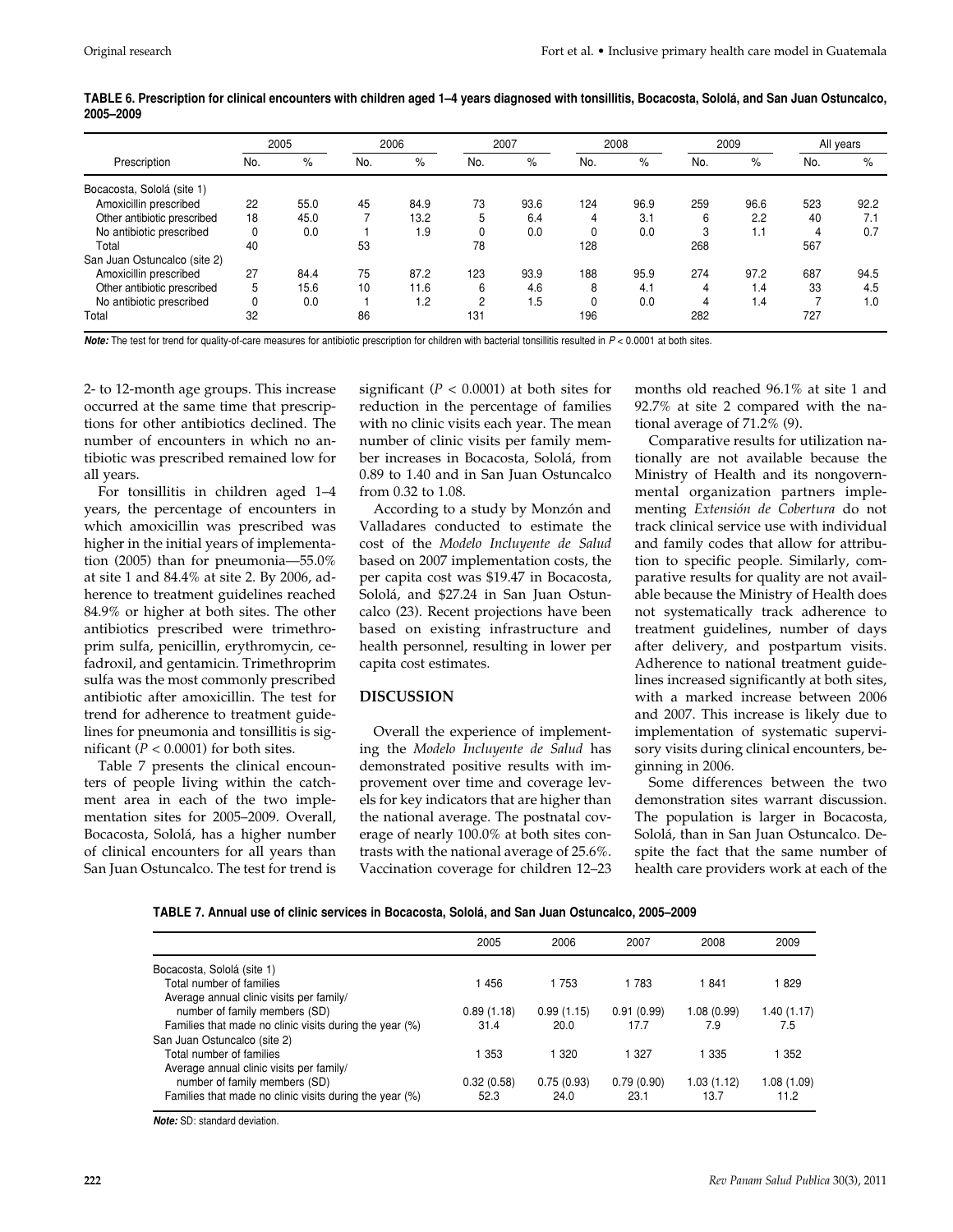two sites, the service coverage and utilization rates tend to be higher in Bocacosta, Sololá. San Juan Ostuncalco had higher staff turnover at all levels. Another factor that may have influenced the relative success of Bocacosta is the confidence the community had in the institution that initially led the implementation.

The findings of the process evaluation of the *Modelo Incluyente de Salud* are consistent with the conceptual model. The mediating variables (coverage, quality of care, and utilization) all increase significantly during the 5-year implementation period. This finding offers a strong possibility that the model may benefit health outcomes as well as process measures.

The cost of the *Modelo Incluyente de Salud* is elevated compared with the current standard of rural primary care, which is about \$8 per capita (24). However, the cost is within the recommendations of the World Health Organization's Commission of Macroeconomics and Health, which proposed in 2001 that low-income countries invest a minimum of \$30–\$40 per person in order to cover essential interventions (25). It is important to recognize that the cost of this model has required an initial investment

- 1. World Health Organization. Declaration of Alma-Ata. International Conference on Primary Health Care, Alma-Ata, USSR, 6–12 September 1978. Geneva: WHO; 1978.
- 2. Pan American Health Organization, World Health Organization. Renewing primary health care in the Americas: a position paper of the Pan American Health Organization/ World Health Organization. Washington, DC: PAHO; 2007.
- 3. Gofin J, Gofin R. Atención primaria orientada a la comunidad: un modelo de salud pública en la atención primaria. Rev Panam Salud Publica. 2007;21(2/3):177–85.
- 4. Kruk ME, Porignon D, Rockers PC, Van Lerberghe W. The contribution of primary care to health and health systems in low- and middle-income countries: a critical review of major primary care initiatives. Soc Sci Med. 2010;70:904–11.
- 5. Perry HB, Shanklin DS, Schroeder DG. Impact of a community-based comprehensive primary healthcare programme on infant and child mortality in Bolivia. J Health Popul Nutr. 2003;21(4):383–95.
- 6. Perry H, Robinson N, Chavez D, Taja O, Hilari C, Shanklin D, et al. The census-based, impact-oriented approach: its effectiveness in promoting child health in Bolivia. Health Policy Plan. 1998;13(2):140–51.
- 7. Organización Panamericana de la Salud. Sistemas de salud basados en la atención primaria de salud: estrategias para el desarrollo

in meetings and training in implementing clinical guidelines, preparing technical documents, a high level of monitoring and supervision, and other start-up costs (26). Given that Guatemala is classified as a lower- to middle-income country with a per capita gross national income ranging from \$976 to \$3 855, the per capita government investment in health could be expected to be even greater than what the *Modelo Incluyente de Salud* costs (27). This new model has provided services at no cost to the population in its catchment area, while the trend in Guatemala from 2003 to 2007 is that the population has paid an increasing proportion of health care costs out of pocket (28). At the end of 2010, the Guatemalan Ministry of Health officially decided to financially sustain the *Modelo Incluyente de Salud* in the two original pilot sites and to extend it to at least three additional sites in the country.

There are a number of limitations in this analysis. Quality of care was defined as the correct treatment of pneumonia or bacterial tonsillitis in children; this measure does not account for differential diagnosis. A more comprehensive analysis of quality would also include

#### **REFERENCES**

de los equipos de APS. Washington, DC: OPS; 2008.

- 8. Barrett B. Integrated local health systems in Central America. Soc Sci Med. 1996;43(1): 71–82.
- 9. Ministerio de Salud Pública y Asistencia Social, Instituto Nacional de Estadística, Universidad del Valle de Guatemala, Agencia de los Estados Unidos para el Desarrollo Internacional, Agencia Sueca de Cooperación para el Desarollo Internacional, Centros para el Control y Prevención de Enfermedades, et al. Informe final: V Encuesta Nacional de Salud Materno Infantil: 2008–2009. Guatemala: Ministry of Health and Social Welfare of Guatemala; November 2009.
- 10. Ministry of Health and Social Welfare of Guatemala. The Guatemalan experience of the strategic alliance between the public sector and NGOs to provide basic health care services. Guatemala: MSPAS; 1999.
- 11. World Health Organization. Guatemala: country cooperation strategy at a glance. Available from: http://www.who.int/coun tryfocus/cooperation\_strategy/ccsbrief\_ gtm\_en.pdf Accessed 18 November 2010.
- 12. Instancia Nacional de Salud. Hacia un primer nivel de atención incluyente: bases y lineamientos. Guatemala: INS; 2002.
- 13. Consejo Municipal de Desarrollo de Santa Catarina Ixtahuacán, Sololá, Secretaría de Planificación y Programación de la Presidencia. Plan de desarrollo municipal Santa

the study of diagnostic practices, which would require on-site observation. The analysis of utilization does not include an assessment of need, which will be important to consider in the future. Another limitation is that a one-to-one comparative analysis was not conducted for coverage comparisons at a national level; this will be the focus of a future study.

This article has described the *Modelo In cluyente de Salud* and presented changes in service coverage, quality of care, and utilization from 2005 to 2009. In addition, when possible, process evaluation results for the *Modelo Incluyente de Salud* are compared with national-level results. Given the results from this process evaluation, the Ministry of Health could be expected to increase the coverage of key health care services and offer on- demand clinical care to the population with a relatively small investment. Aspects of the inclusive nature of the project are important considerations for other countries in the region where indigenous populations or other minority or underserved populations have lower-than-average coverage measures compared with the population as a whole.

Catarina Ixtahuacán, Sololá. Guatemala: SEGEPLAN/DPT; 2010.

- 14. Consejo Municipal de Desarrollo de San Juan Ostuncalco, Quetzaltenango, Secretaría de Planificación y Programación de la Presidencia. Plan de desarrollo municipal San Juan Ostuncalco, Quetzaltenango. Guatemala: SEGEPLAN/DPT; 2010.
- 15. Hart, JT. Commentary: can health outputs of routine practice approach those of clinical trials? Int J Epidemiol. 2001;30:1263–7.
- 16. Hart JT, Thomas C, Gibbons B, Edwards C, Hart M, Jones J, et al. Twenty-five years of case finding and audit in a socially deprived community. Br Med J. 1991;302:1509–13.
- 17. Svitone EC, Garfield R, Vasconcelos MI, Craveiro VA. Primary health care lessons for the northeast of Brazil: the Agentes de Saude Program. Rev Panam Salud Publica. 2000; 7(5):293–301.
- 18. Vargas González, W. Atención primaria de salud en acción: su contexto histórico, naturalez y organización en Costa Rica. San José: Editorial Nacional de Salud y Seguridad Social: Caja Costarricense de Seguro Social; 2006.
- 19. Moliner RB, Soberats FS, Cañizares PF, Lorenzo A, Delgado HC. La dispensarización: una vía para la evaluación del proceso salud-enfermedad. Rev Cubana Med Gen Integr. 2001;17(2):109–20.
- 20. Andersen, R. A behavioral model of families' use of health services. Research Series 25.